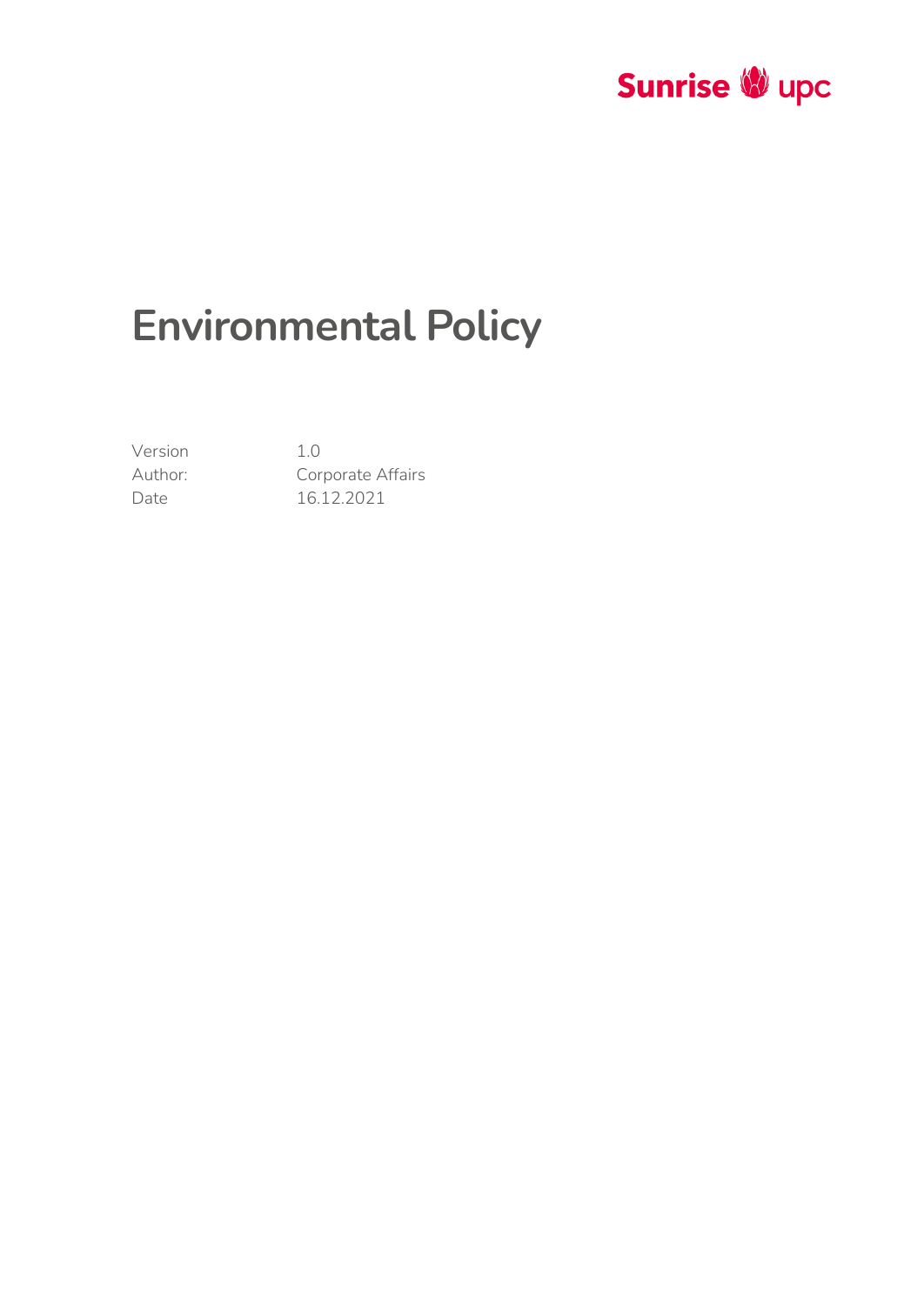

## **Contents**

| 1              | Scope of application                                | 3 |
|----------------|-----------------------------------------------------|---|
| $\overline{2}$ | Purpose                                             | 3 |
| 3              | Climate and environmental protection at Sunrise UPC | 3 |
| 4              | <b>Effective date</b>                               |   |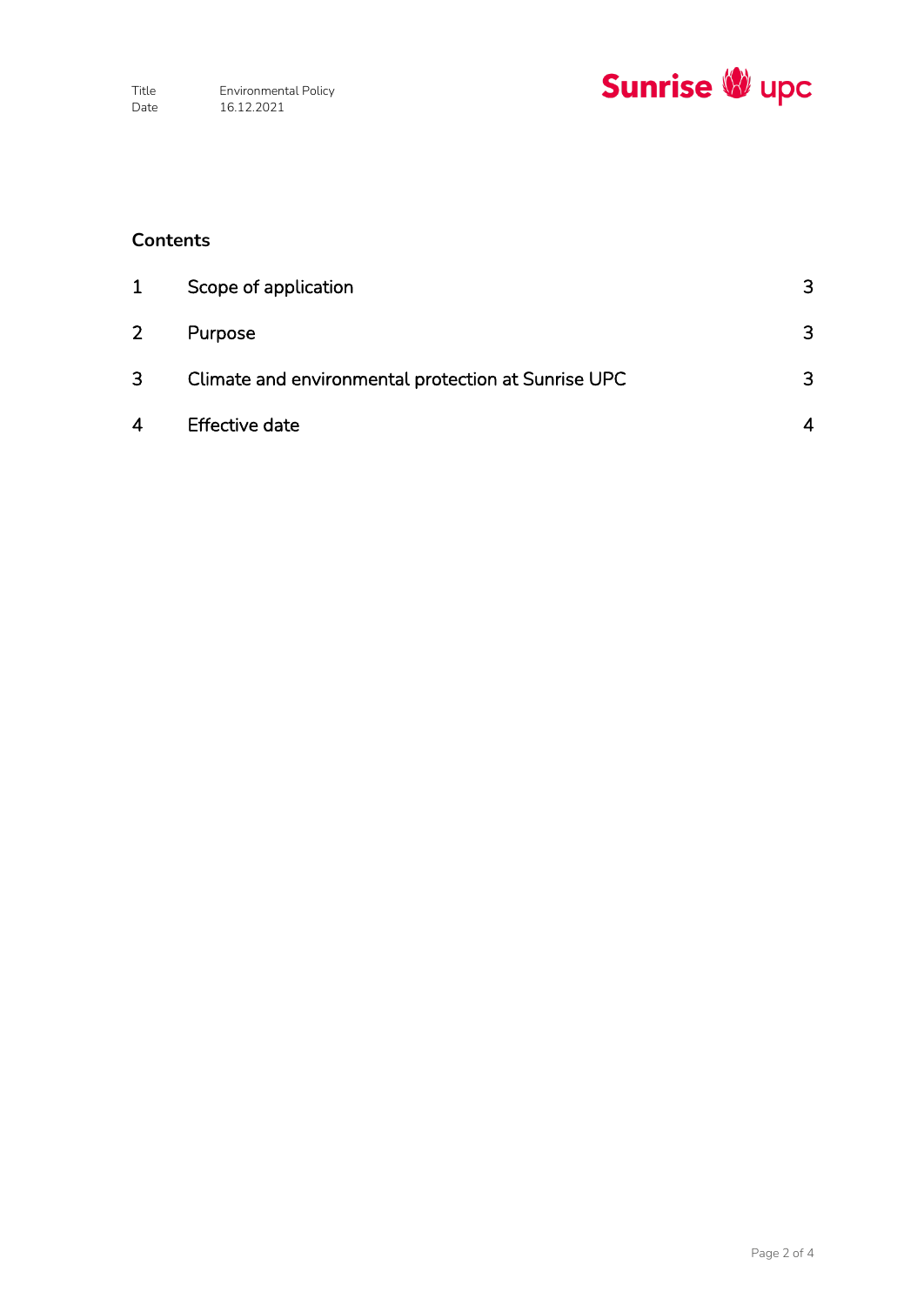

### <span id="page-2-0"></span>1 Scope of application

This policy applies to all employees, members of the Management Board, business partners and other representatives of Sunrise UPC LLC and its subsidiaries to which this policy has been declared applicable (hereinafter referred to as «Sunrise UPC»).

#### <span id="page-2-1"></span>2 Purpose

As the leading challenger in the Swiss telecommunications market, Sunrise UPC is committed to setting high standards for protecting the environment. This environmental policy serves as a guideline for the actions of Sunrise UPC managers, employees, suppliers and business partners. It outlines the commitment of Sunrise UPC to act in accordance with the Sustainable Development Goals of the United Nations (SDGs) and the goals of the Paris Climate Agreement.

#### <span id="page-2-2"></span>3 Climate and environmental protection at Sunrise UPC

- We are constantly working to reduce our environmental footprint through a management system approach, including target setting, measurement and evaluation, as well as through the establishment of corrective measures.
- We comply with Swiss environmental legislation and minimize environmental risks wherever possible.
- We take climate change seriously, and we evaluate climate risks, our climate strategy and climate protection programs on a regular basis. We implement the standards set out by the Greenhouse Gas Protocol (GHG) and report on Scope 1, 2 and 3 emissions.
- Efficient use of resources in our infrastructure and customer interactions is a strategic focus of our environmental program. We aim to reduce the use of natural resources such as water, while avoiding waste and hazardous waste in our infrastructure and in the products used by our customers.
- We implement recycling and circular economy initiatives (take-back programs, refurbishing) in order to minimize the use of natural resources and production of waste.
- We increase energy efficiency in our infrastructure and for customer applications and take responsibility with regard to our products by including ecological design and safety aspects in our products.